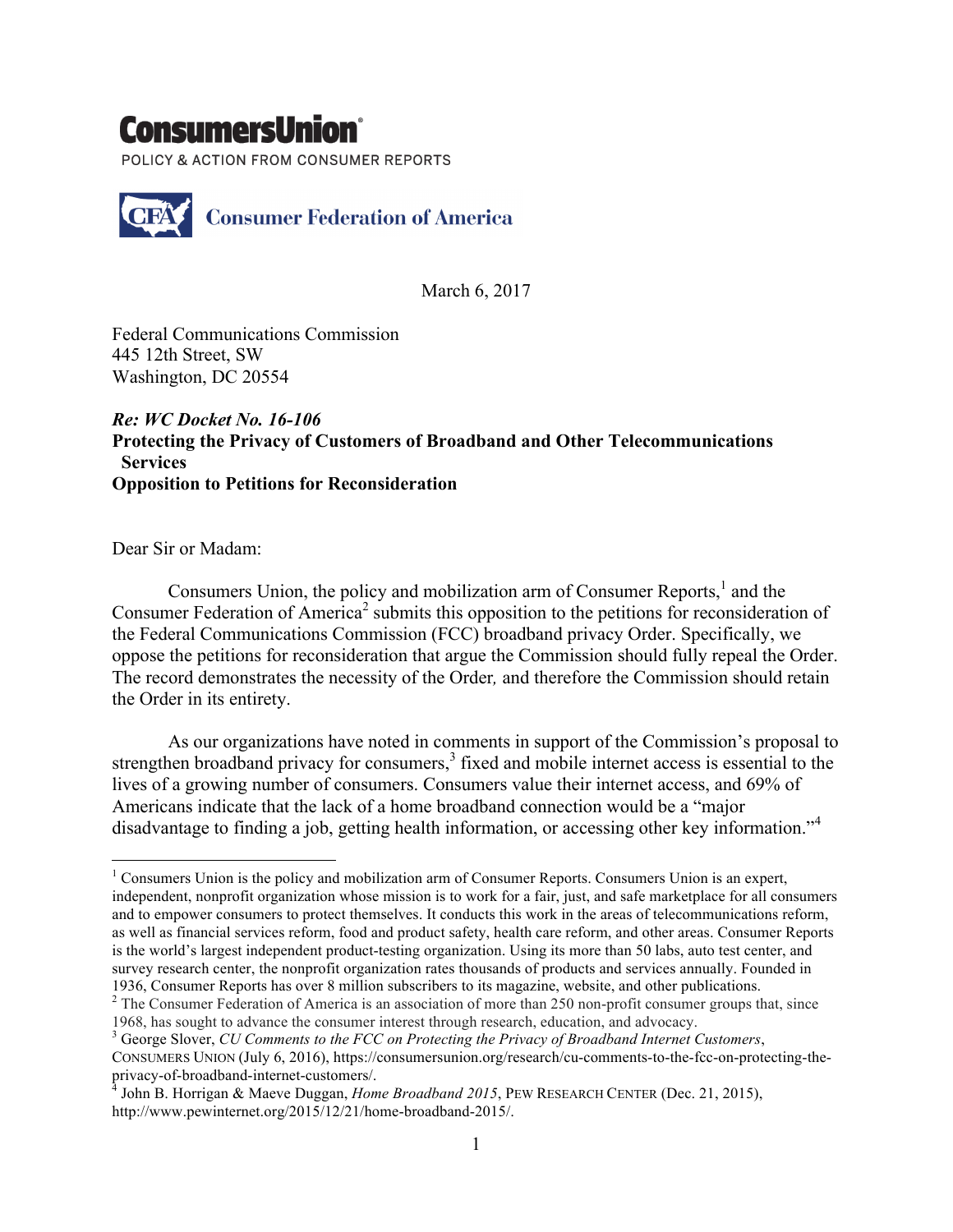Due to the present and growing consumer dependency on internet access, the Commission should not repeal the Order or weaken the necessary protections contained within it. The Commission promptly and properly exercised its authority to ensure that effective protections apply to broadband internet access service (BIAS) providers in October 2016. The Commission should not dismantle, repeal, or weaken the Order. We support the Order and ask that the Commission act in the best interests of consumers by ensuring that individuals and their sensitive data are protected.

Before the internet was developed, consumers relied on the law to protect their privacy and the security of their correspondence through the mail, telegram, and telephone. Consumers should not have less privacy and security just because our systems of communication have evolved to include the internet. The Commission should retain the Order it its entirety. The Commission has authority under Section 222 and other sections of the Communications Act to ensure that consumers are protected when they use the internet to communicate with family, access health information, apply for jobs, and engage in all the other necessary activities that rely on internet access.

BROADBAND INTERNET ACCESS SERVICE PROVIDERS HAVE A UNIQUE, SWEEPING VIEW INTO CONSUMERS' DAILY ONLINE LIVES, AND CONSUMERS SHOULD KNOW, AND HAVE A SAY IN, WHO USES THEIR DATA AND HOW.

A BIAS provider has an intimate, all-encompassing picture window into its customers' behavior. In the course of handling packets of customer data, a BIAS provider can obtain extensive insight into its customers' lives, habits, interests, health issues, political views, finances, and much more—and can use the special access afforded to it as a provider of essential communications services to connect this information to a customer's name, address, and phone number, to amass a detailed and comprehensive picture that can be used to profile its customers in ways that are highly intrusive to customer privacy.

As data storage costs continue to shrink, there is less natural disincentive to stop BIAS providers from simply saving all data they transmit, amassing year upon year of wide-ranging intimate, personal, and sensitive information about millions and millions of captive broadband customers, and retaining it indefinitely. The magnitude of these vast data repositories accumulated by BIAS providers in their role as communications utilities is likely to only further mushroom with the onset of the Internet of Things.

In order for consumers to have meaningful choice and control over how a BIAS provider collects and uses the vast amounts of their personal information it has access to, it is important that the BIAS provider clearly and specifically discloses to consumers—in plain English—what information is to be collected and the ways it will be used. Some petitions for reconsideration reflect that consumers can be uninformed regarding privacy practices, including those of BIAS providers. In general, privacy policies are so opaque, complicated, and full of legalese that most consumers cannot understand them. As a result, even diligent consumers can be left without the ability to protect themselves. Petitioners attempt to use this difficulty as a reason the Commission should make fundamental changes to the Order. To the contrary, consumers need the necessary consumer privacy protections that the Order provides. When consumers are unable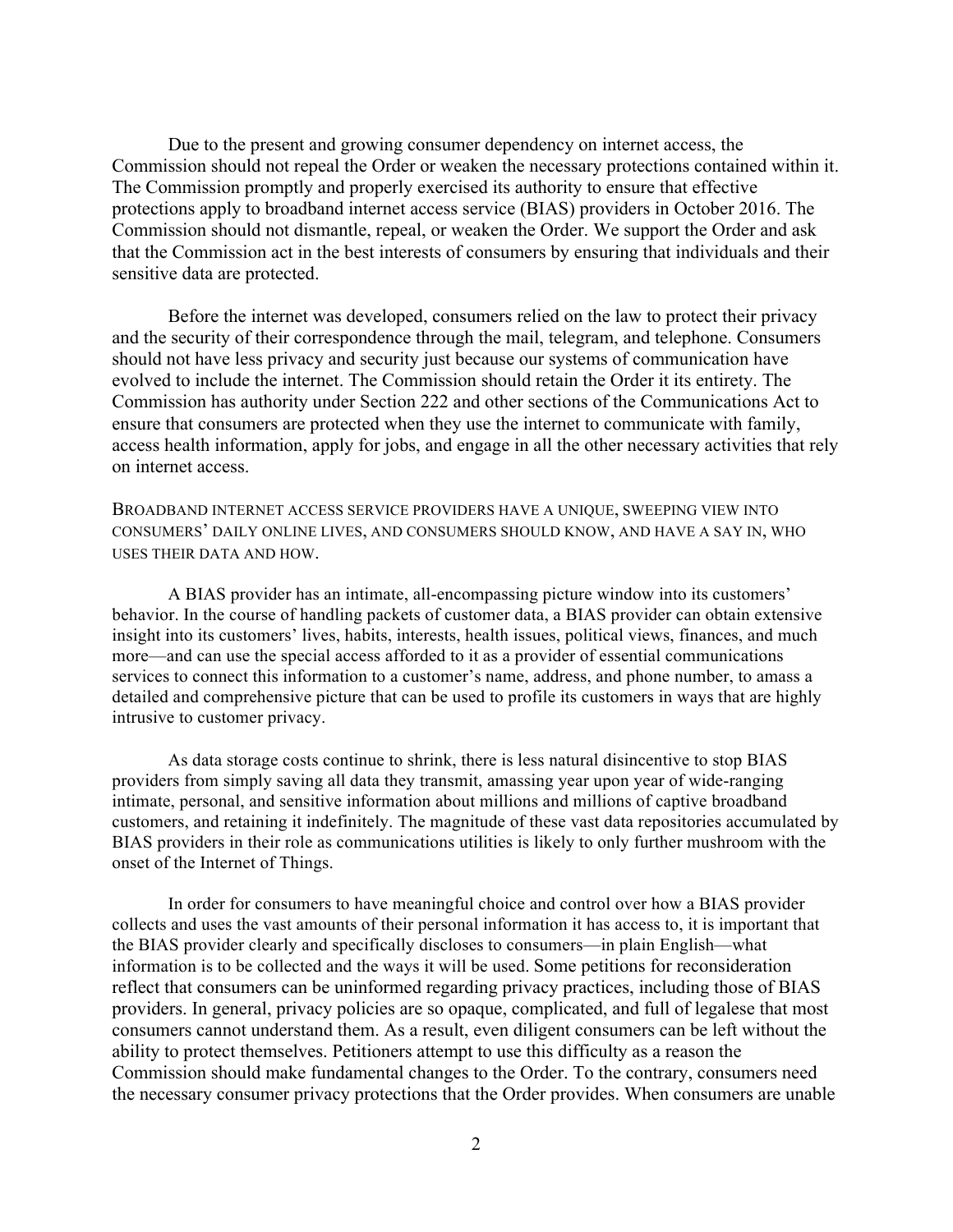to effectively protect themselves (because, for instance, BIAS providers write such complicated privacy policies that they are impossible to comprehend), then it is important that the Commission take an active role to better ensure that they can.

Consumers should have the ability to make their own informed decision about whether to permit each kind of collection and use. The Order provides for consumer notice and choice. The Commission should not make it harder for consumers to know what their BIAS provider knows about their daily online lives, by repealing or weakening the Order. The Order also provides consumers with mechanisms to control the extent to which they allow their BIAS provider to collect and share their personal information.

BROADBAND INTERNET ACCESS SERVICE PROVIDERS HAVE A UNIQUE, SWEEPING VIEW INTO CONSUMERS' DAILY ONLINE LIVES, AND SHOULD BE HELD TO A HIGHER STANDARD THAN EDGE PROVIDERS.

Some of the petitions for reconsideration compare BIAS provider activities to those of an edge provider, and argue that internet service providers are being unfairly held to a higher standard. As we have noted above and in our comments in support of the Commission's proposal to strengthen broadband privacy for consumers, BIAS providers have a different and far more intimate knowledge of a consumers' online activities, no matter which edge providers the consumer elects to visit.

To the extent that a BIAS provider is seeking to compete with other companies in providing other services over the internet, it is free to establish separate, independent affiliates that collect and use consumer information in the same manner as those other companies, subject to the same rules that apply to them. But to the extent that a BIAS company might seek a *competitive advantage* over edge providers or other internet-based companies, by virtue of its comprehensive gateway access to personal consumer information, that is but another important reason why consumer privacy protection rules for BIAS providers need to be strong. Consumers may very well prefer not to give their BIAS provider an insider advantage over competing companies in marketing these other services. And consumers should be in control of deciding that. The Order enables consumers to be in control of their data, and the Commission rightfully found that there is a need for the protections the Order contains.

CONTRARY TO THE ASSERTIONS OF BROADBAND INTERNET ACCESS SERVICE PROVIDERS, CONSUMERS DO CARE ABOUT THEIR ONLINE PRIVACY, AND WANT THE ABILITY TO CONTROL WHO USES THEIR DATA AND HOW.

The privacy protections in the Order are vital because consumers greatly value and care about their privacy. Consumers Union has heard from approximately 45 thousand consumers who signed our petition in support of the rule, and has received approximately 10 thousand consumer comments asking for this protection to be preserved. Additionally, 163 individuals tweeted their opposition to the Commission's decision to stay the data security requirements of the Order that were set to go into effect on March 2, 2017. And finally, on the day the opposition comments to the petitions for reconsideration were due, March 6, 2017, 1,841 individuals showed their support of the Order on social media and asked for the Commission to protect their online privacy.